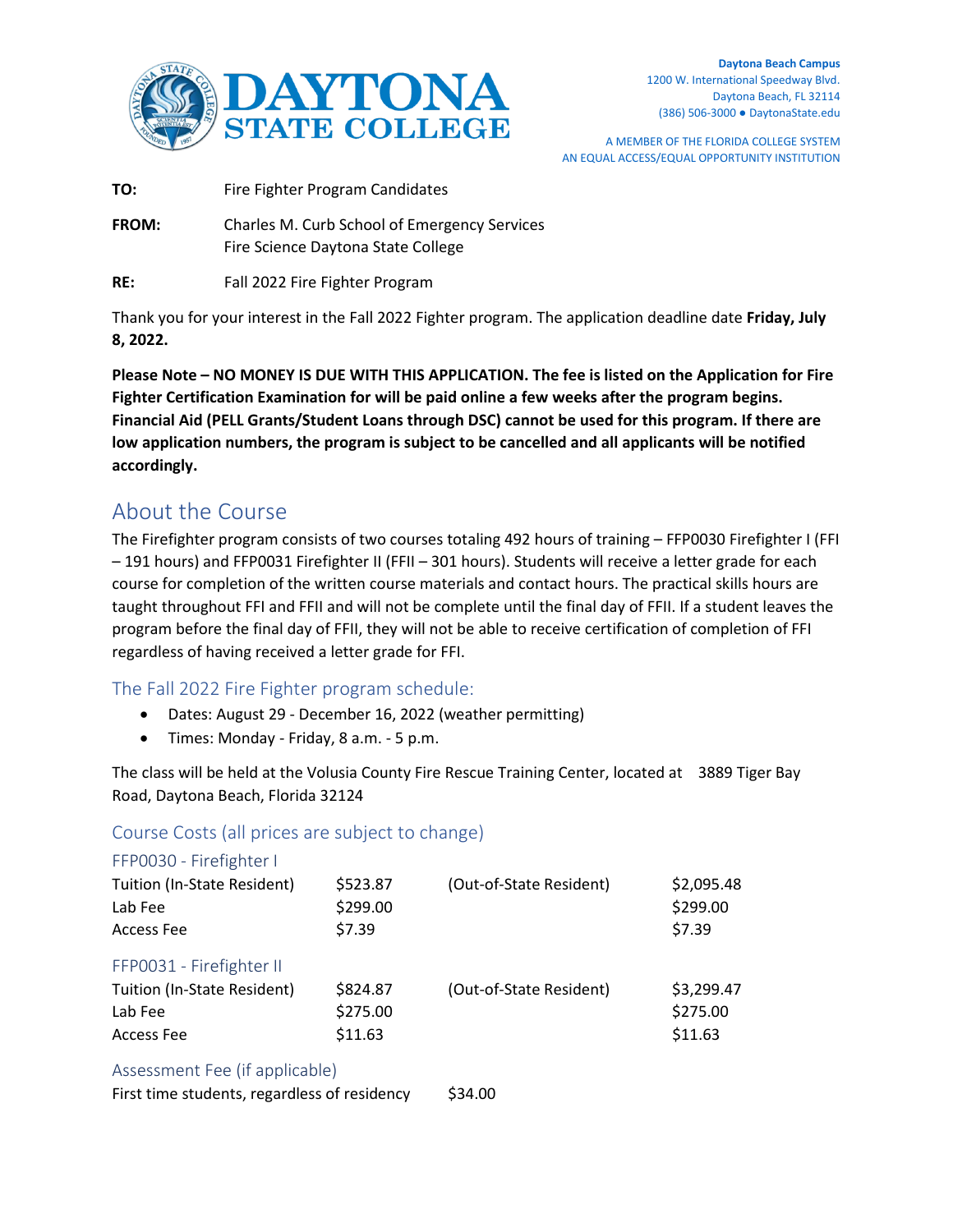## Supplies & Materials (all students – all prices are subject to change)

| $\bullet$ | <b>Bunker Gear Rental</b>          | $$800.00 + deposit + tax$                  |
|-----------|------------------------------------|--------------------------------------------|
| $\bullet$ | Personal Protective Equipment      | \$250.00 (NFPA-approved boots/hood/gloves) |
| $\bullet$ | <b>Classroom Uniforms</b>          | \$150.00                                   |
| $\bullet$ | Books/Materials/Supplies           | \$120.00                                   |
| $\bullet$ | Fire in the Field online program   | \$75.00                                    |
| $\bullet$ | <b>Physical Exam</b>               | \$120.00                                   |
| $\bullet$ | Fingerprints/State Application Fee | \$80.00                                    |
| $\bullet$ | Fire College Application Fee       | \$30.00                                    |
| $\bullet$ | DSC Graduation Fee (if applicable) | \$10.00                                    |
|           |                                    |                                            |

# Application Process (Steps 1-10)

**Step 1 – Admissions.** If you have not taken classes at Daytona State College before, you will need to complete an Application for Admission (available online a[t www.DaytonaState.edu/apply\)](http://www.daytonastate.edu/apply) – select Program Code 121700 and complete a New Student Orientation (available in the MyDaytonaState student portal in Falcon Self-Service). Have your official high school transcripts sent to the College's Admissions Department, along with official transcripts from any other college(s) that you have attended.

Questions? Contact the Admissions Office (386) 506-3059.

## **Call before visiting any DSC Campus - some departments do not accept walk-ins.**

**Step 2 – TABE Test.** Take the TABE test at the Assessment Center. The TABE test is a standard vocational program entrance exam with three sections: Reading, Math, and Language. TABE test exemptions:

- Completed ENC1101 or ENCl102 with "C" or better
- Completed MAT1033, MGF2106, or MGF2107 with "C" or better
- PERT 106, 103, 114
- SAT 24, 25, 24 (within past two years)
- ACT 19, 17, 19 (within past two years)
- GED 2014 to present 145, 145
- Completed two-year degree or higher
- Graduated from public high school in Florida 2007 to present

Students that do not have a TABE test exemption must take the TABE test. The score on each section of the TABE test must be at least 8.0 to enter the program. By the last day of the course, the score on each section of the TABE test must be a 10.0. You will retake any portion(s) of the TABE test to reach the exit score. A copy of your scores must be submitted with this application. Questions?

Contact the Assessment Center (386) 506-3067.

**Step 3 – Application for Firefighter Certification Examination form.** Fill out the top portion of the form, skip the Required Attachments section, and sign and date at the bottom of the form. *DO NOT fill in the lines under Required Attachments - this part will be completed by the department secretary.*

**Step 4 – Military Service form.** Fill out the form. If applicable, include a copy of your DD214 (Member 4 copy).

**Step 5 – Information Release and Tobacco Affidavit forms.** These forms must be completed and signed in front of a notary public in the state of Florida. The DSC Fire Science Department secretary is a notary.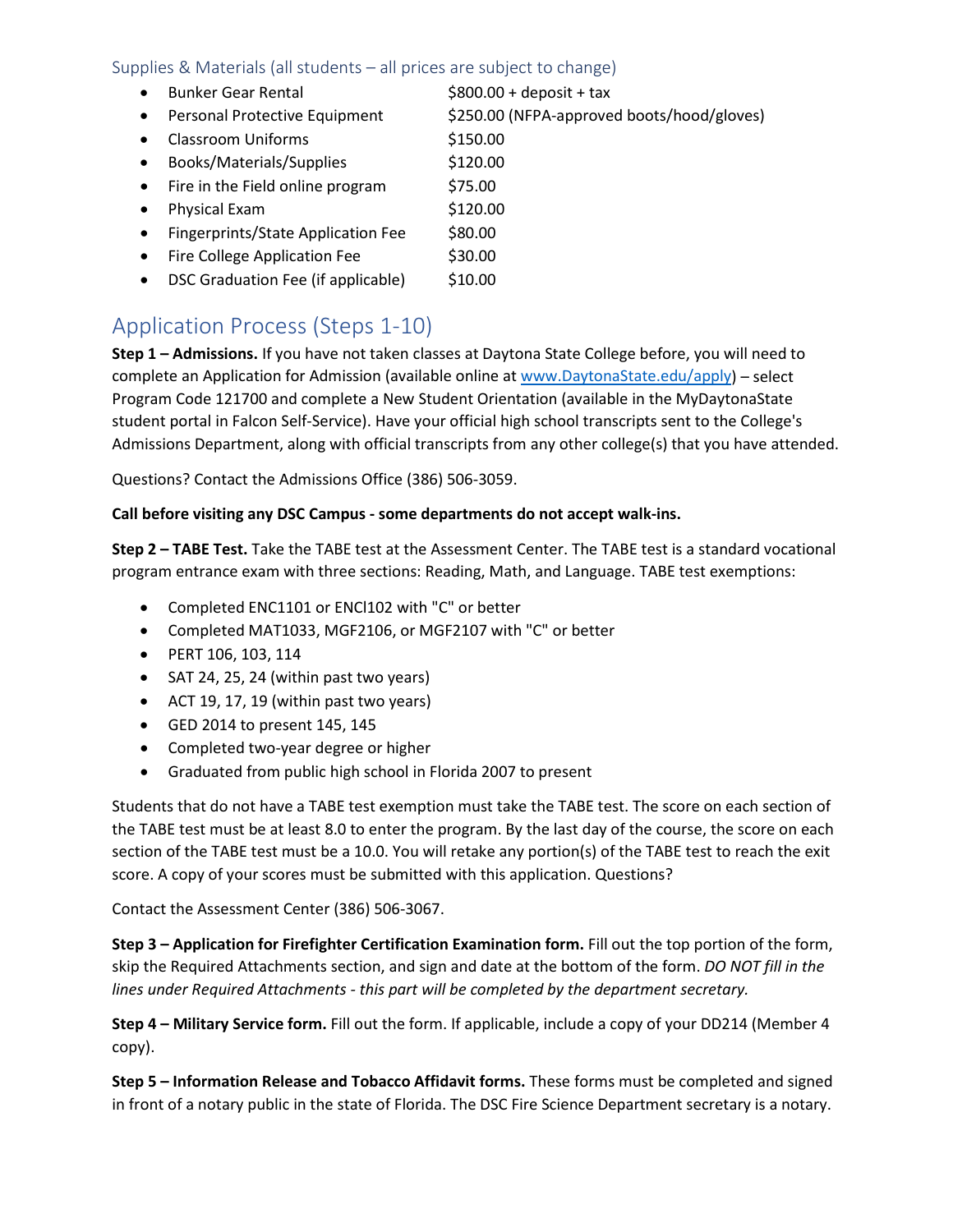**Step 6 – Student Information form.** Fill out the form and sign and date at the bottom. If you have had a legal name change, attach the documentation to your completed application.

**If you have ever been arrested (juvenile or adult), please check the appropriate line(s) and write a short narrative for each arrest including date, location, offense, and outcome. Include a copy of each police report and each final disposition from the Circuit Clerk's Office in the county the offense occurred with your completed application.**

*Please note: If you have juvenile/adult arrest history and do not disclose it, but the background check shows otherwise, you may be released from the program.*

**Step 7 – Standard high school diploma or GED or unofficial high school transcripts.** Include a copy with your completed application. If you have taken classes at DSC before, skip Step 6 and the department secretary will print a copy from your document imaging file.

**Step 8 – Driver's License.** Include a copy with your completed application.

**Step 9 – Medical Examination to Determine Fitness for Firefighter Training.** This is the form for your physical examination. Physical examination forms from other programs/employing agencies cannot be used for the Fire Fighter program.

**Step 10 – Fingerprinting.** Follow the directions on the form - fingerprints from other programs/employing agencies cannot be used for the Fire Fighter program. Submit the Candidate Fingerprint Receipt you receive at your appointment. Students must meet criteria listed in Florida Administrative Code 633.412.

633.412 Firefighters; qualifications for certification. A person applying for certification as a firefighter must:

- 1. Be a high school graduate or the equivalent, as the term may be determined by the division, and at least 18 years of age.
- 2. Not have been convicted of a misdemeanor relating to the certification or to perjury or false statements, or a felony or a crime punishable by imprisonment of 1 year or more under the law of the United States or of any state thereof or under the law of any other country, or dishonorably discharged from any of the Armed Forces of the United States. "Convicted" means a finding of guilt or the acceptance of a plea of guilty or nolo contendere, in any federal or state court or a court in any other country, without regard to whether a judgement of conviction has been entered by the court having jurisdiction of the case.
- 3. Submit a set of fingerprints to the division with a current processing fee. The fingerprints will be forwarded to the Department of Law Enforcement for state processing and forwarded by the Department of Law Enforcement to the Federal Bureau of Investigation for national processing.
- 4. Have a good moral character as determined by investigation under procedure established by the division.

The following documents are to be submitted as your application:

- **Application for Firefighter Certification Examination** form (see Step 3)
- **Military Service** form (see Step 4)
	- o *Include DD214 (Member 4 copy)*
- **Information Release and Tobacco Affidavit** forms (see Step 5)
- **Student Information** form (see Step 6)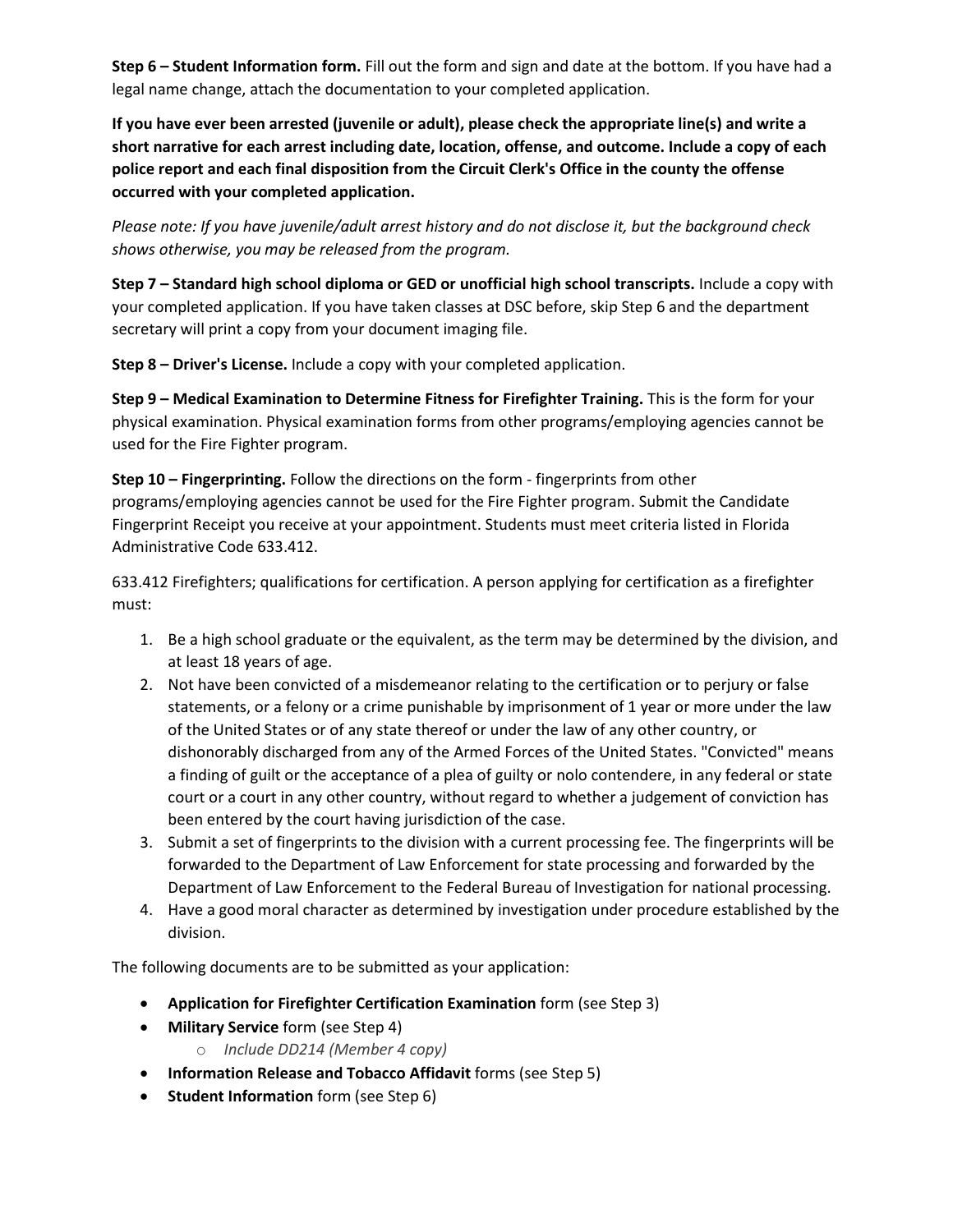- o *Include name change documentation and/or attach arrest report(s) and final disposition(s) for each juvenile/adult arrest(s)*
- **Standard high school diploma or GED or unofficial high school transcripts**
	- o *Include copy unless HS transcripts are already at DSC (see Step 7)*
- **Driver's License** (see Step 8)
	- o *Include copy*
- **Medical Examination to Determine Fitness for Firefighter Training** form (see Step 9)
- **Fingerprinting** (see Step 10)
	- o *Include Candidate Fingerprint Receipt*

Completed applications can be submitted at the DSC Fire Science Department office between the hours of 10 a.m. and 5 p.m., Monday through Friday – Room 124C. The campus address is:

Daytona State College, ATC Campus 1770 N. Technology Boulevard Daytona Beach, FL 32117

## **Only COMPLETED applications will be accepted.**

Students who are chosen to attend the Fall 2022 Fire Fighter program will be notified by email a few days after the application deadline date. The email will include the rest of the steps that must be completed before the program begins. If you have any questions regarding this application packet, please contact Teresa Campbell at [Teresa.Campbell@DaytonaState.edu](mailto:Teresa.Campbell@DaytonaState.edu) or at (386) 506-4203.

*Please note: FINANCIAL AID (PELL GRANTS OR STUDENT LOANS THROUGH DSC) IS NOT AVAILABLE FOR THIS PROGRAM. USING A PROGRAM CODE OTHER THAN 121700 WILL NOT CHANGE THIS POLICY.*

*Please note: STUDENTS ENTERING THE DSC EMS PROGRAMS (EMT AND/OR PARAMEDIC) ARE REQUIRED TO HAVE COVID-19 VACCINATIONS – THE TWO-SHOT SERIES OR THE INDIVIDUAL SHOT.* 

*Daytona State College pledges nondiscrimination, equal access, equal educational opportunity, and equal employment opportunity to all persons regardless of race, ethnicity, religion, natural origin, age, gender, disability, marital status, ancestry, or political affiliation.*

*Our pledge covers recruitment, admission, registration, financial assistance, counseling, advising, course offerings, extracurricular programs, facilities, health services, athletics, employment and its privileges and benefits. For more information about the College's equal access and equal opportunity policies, procedures, and practices, call the Director of Institutional Equity at (386) 506-3916.*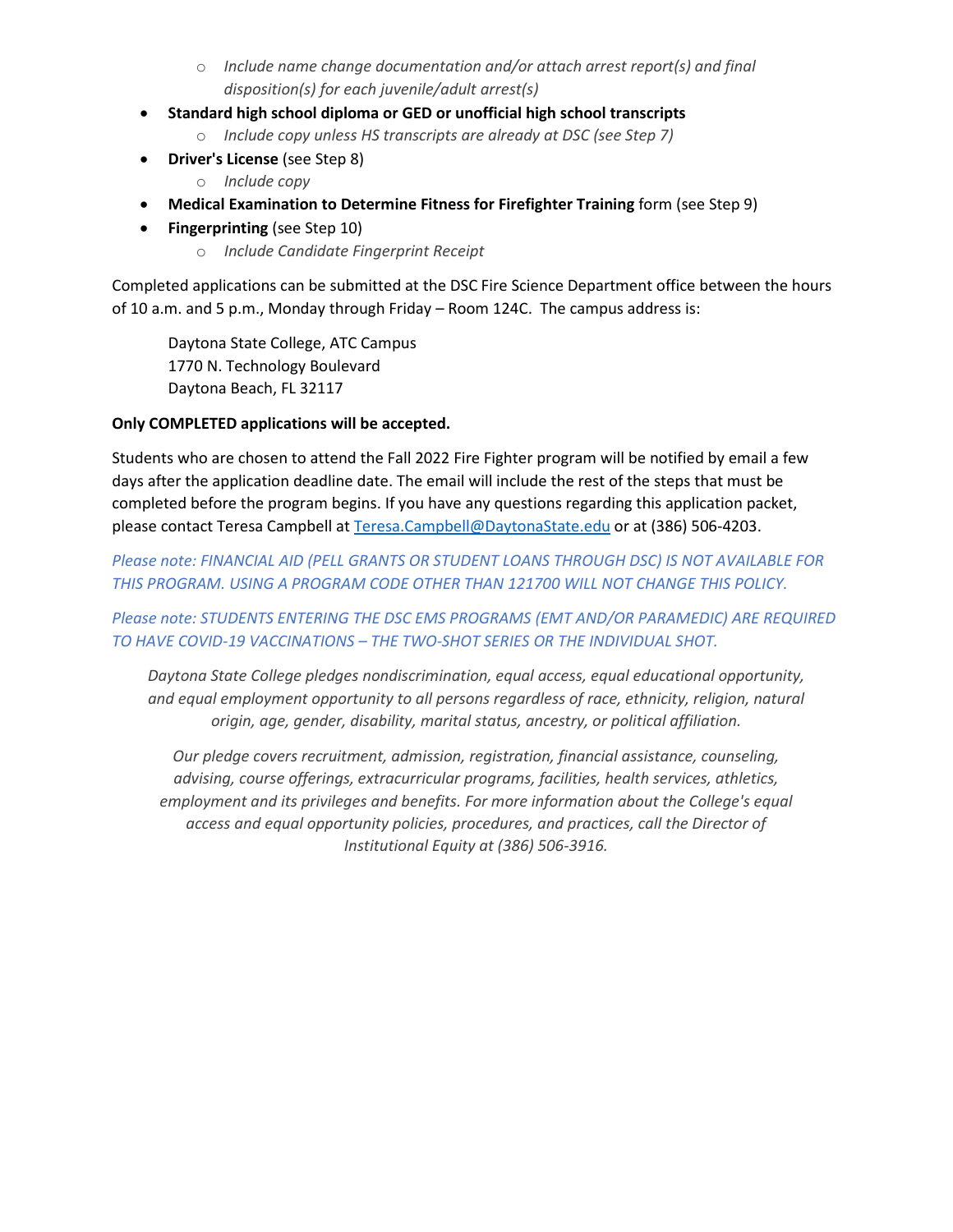

# Application for Firefighter Certification Examination

## Bureau of Fire Standards and Training

| Name: Last                         | First                | MI | Date of Birth |
|------------------------------------|----------------------|----|---------------|
|                                    |                      |    |               |
|                                    |                      |    |               |
| Street Address/City/State/Zip Code |                      |    |               |
|                                    |                      |    |               |
|                                    |                      |    |               |
| Student SS#                        | <b>Email Address</b> |    | Phone Number  |

#### Required Attachments

- $\Box$  Fingerprint live scan date:
- $\Box$  Copy of your High School Diploma (Home Schooling must be compliant with FS 1002.41 & 1003.21)
- $\Box$  Copy of driver's license or birth certificate as proof of being at least 18 years old
- $\Box$  Completed, signed, and dated original DFS-K4-1022 (completed less than 6 months before start of class)
- $\Box$  Receipt of \$30 application fee
- ☐ Notarized Tobacco Affidavit

## Fill in the blank and attach Certificate or Transcript for each of the courses below.

| <b>Course Title</b>           | Provider | <b>Dates Attended</b> |
|-------------------------------|----------|-----------------------|
| Minimum Standards (492 hours) |          |                       |
| First Responder, EMT, or EMTP |          |                       |

**Inquiry Waiver:** By my signature below, I authorize the Division of State Fire Marshal, Bureau of Fire Standards and Training, access to any and all information concerning my work record, school record, military record, and moral character pertinent to this application. This includes any and all information of a confidential or privileged nature, and copies of same if requested. This information is to be used by the Bureau of Fire Standards and Training in determining my qualifications and fitness for certification in the State of Florida.

**Certification Notice:** By my signature below, I understand that submission of this application is not a guarantee of approval and certification. Certification is only attained with an approved application, successfully completing the required courses, or attaining equivalency and passing the state certification written and practical exam.

Signature of Applicant Date of Applicant Date of Applicant Date of Applicant Date of Applicant Date of Applicant Date of Applicant Date of Applicant Date of Applicant Date of Applicant Date of Applicant Date of Applicant D

SUBMIT THIS APPLICATION, ALONG WITH THE REQUIRED DOCUMENTATION AND APPLICATION FEE TO: BUREAU OF FIRE STANDARDS AND TRAINING, 11655 NW GAINESVILLE ROAD, OCALA, FLORIDA 34482-1486

PURSUANT TO THE PROVISIONS OF THE AMERICANS WITH DISABILITIES ACT, ANY PERSON NEEDING SPECIAL ACCOMMODATIONS, PLEASE ADVISE WHEN SCHEDULING.

DFS-K4-1016 Firefighter II Amended 10/20 Rule 69A-37.039 (2) (a) F.A.C. 01-5003-F 30.00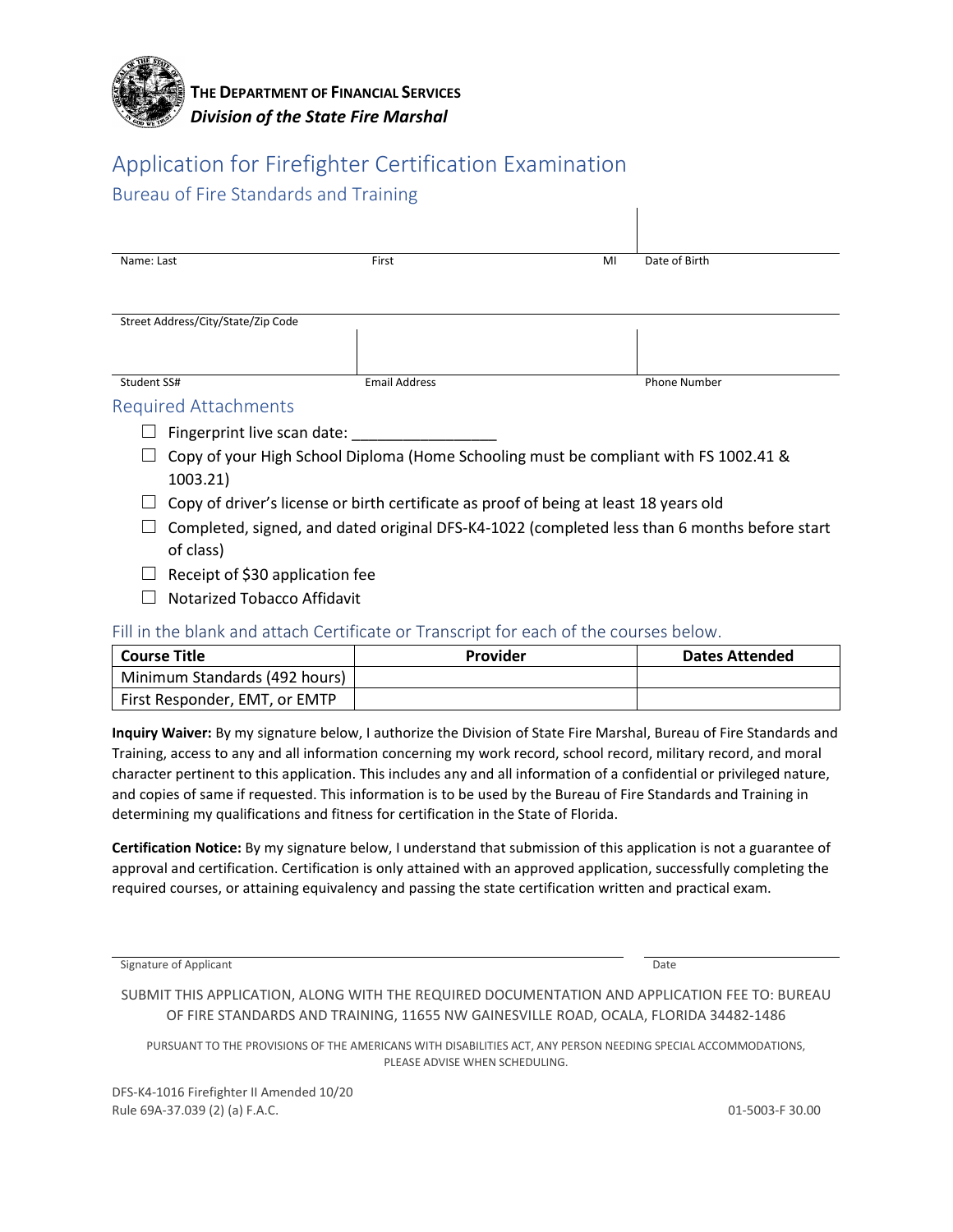# Military Service

| <b>Student Name</b>                |                                                                                                                                                                                                              |
|------------------------------------|--------------------------------------------------------------------------------------------------------------------------------------------------------------------------------------------------------------|
|                                    | Have you ever served in any branch of the United States military? $\square$ Yes $\square$ No                                                                                                                 |
| If yes, which branch?              |                                                                                                                                                                                                              |
|                                    |                                                                                                                                                                                                              |
|                                    | If yes, please include a copy of your DD214 (Member 4 copy) with your completed application.                                                                                                                 |
|                                    |                                                                                                                                                                                                              |
|                                    |                                                                                                                                                                                                              |
|                                    |                                                                                                                                                                                                              |
|                                    |                                                                                                                                                                                                              |
|                                    | Please include a copy of your driver's license with your completed application.<br>Copy included? $\Box$ Yes (student initials here)                                                                         |
|                                    |                                                                                                                                                                                                              |
|                                    | Please include a copy of your standard high school diploma, unofficial high school transcripts, or GED<br>(whichever you have) with your completed application. If you have taken classes at DSC before, you |
|                                    | can skip this step - the department secretary will print this information from your DSC student                                                                                                              |
| electronic file.<br>Copy included? | $\Box$ Yes (student initials here)                                                                                                                                                                           |
|                                    | Please print a copy of my high school information from my DSC student electronic file.                                                                                                                       |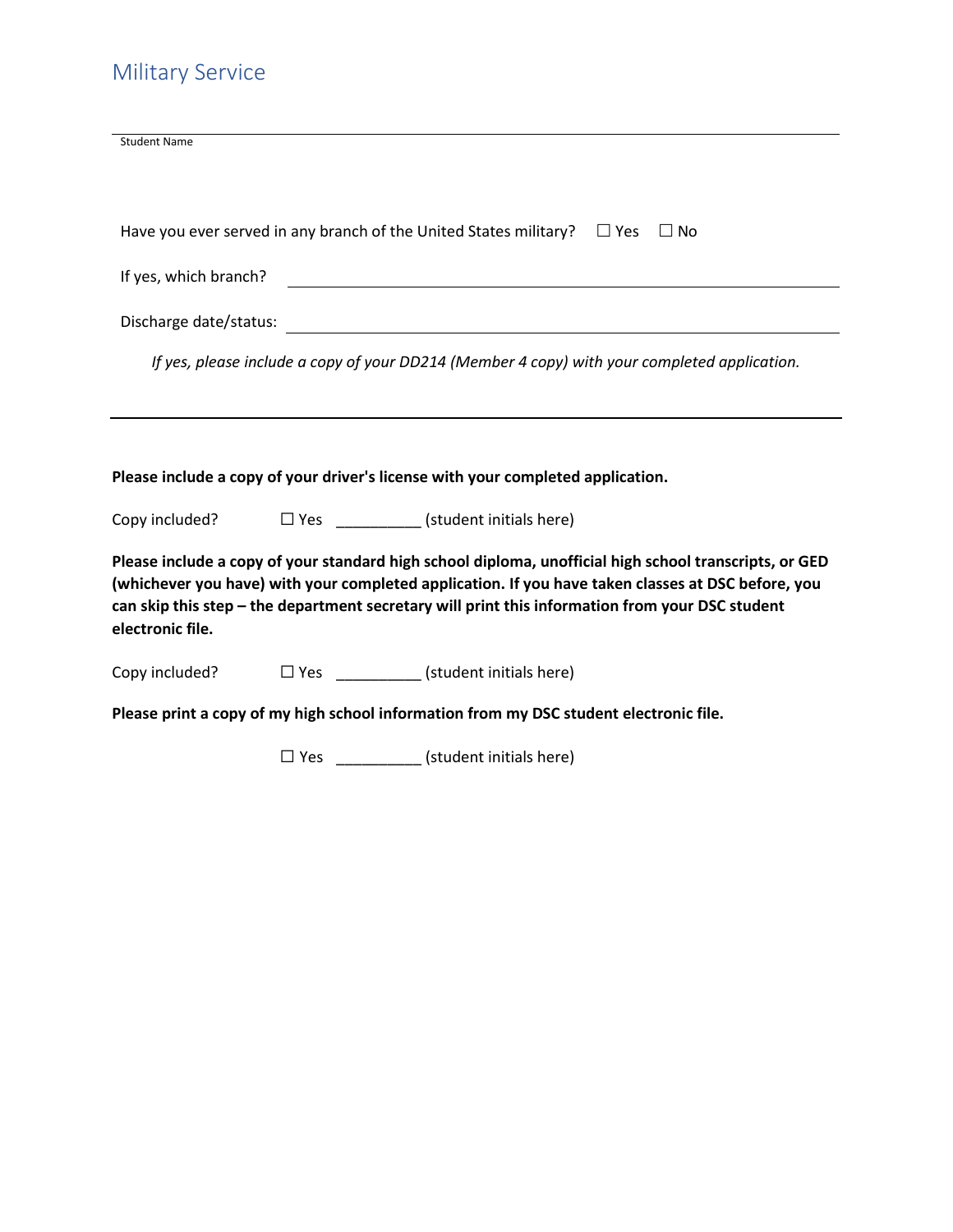## Information Release

*Complete this form in front of a Notary Public*

I certify that all of the information provided in this application is true and correct to the best of my knowledge and belief.

I certify that any omission or misrepresentation, intentional or otherwise, is cause for immediate removal from the Daytona State College Fire Fighter Program.

\_\_\_\_\_\_\_\_\_\_ Initial here

\_\_\_\_\_\_\_\_\_\_ Initial here

I specifically authorize the Daytona State College Fire Science Department to request any and all records or information relating to my personal, medical, educational, arrest, or employment history from any source.

\_\_\_\_\_\_\_\_\_\_ Initial here

I hereby authorize the Daytona State College Fire Science Department to release any information or statement executed by me or generated as a result of my application and/or attendance in the Fire Fighter Program (i.e.: application information, grades, etc.)

\_\_\_\_\_\_\_\_\_\_ Initial here

WITNESS, my hand and official seal, this \_\_\_\_\_ day of \_\_\_\_\_\_\_\_\_\_\_\_\_\_\_\_\_\_\_\_\_\_\_\_\_AD, 20\_\_\_\_\_.

Notary Public

My commission expires:

PLEASE AFFIX SEAL ABOVE

Signature of Applicant Date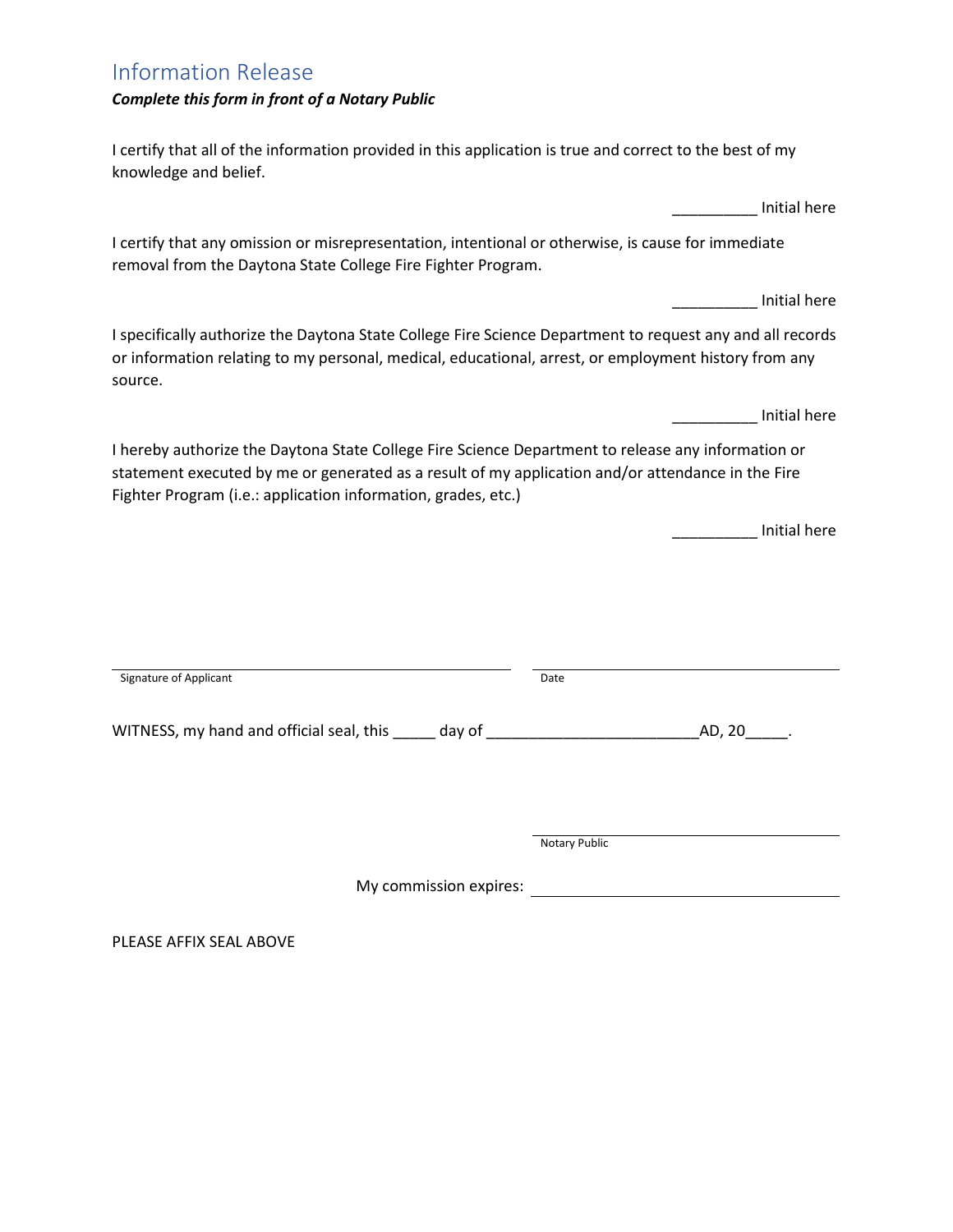# Tobacco Affidavit

## *Complete this form in front of a Notary Public*

| Name: Last                         | First | Date of Birth<br>MI |
|------------------------------------|-------|---------------------|
| Street Address/City/State/Zip Code |       |                     |
| <b>Email Address</b>               |       | Phone Number        |

I confirm I have been a nonuser of tobacco or tobacco products for at least one year immediately preceding application as required by Florida State Statute 633.412.

| Signature of Applicant                                                                        |  | Date               |  |
|-----------------------------------------------------------------------------------------------|--|--------------------|--|
| Notarized                                                                                     |  |                    |  |
| <b>STATE OF FLORIDA</b>                                                                       |  |                    |  |
|                                                                                               |  |                    |  |
|                                                                                               |  |                    |  |
| (month/day) (year)                                                                            |  | (Applicant's Name) |  |
| appeared before me and, ________________ who is personally known to me, or ______________ who |  |                    |  |
|                                                                                               |  |                    |  |
|                                                                                               |  |                    |  |
|                                                                                               |  |                    |  |
|                                                                                               |  | Notary Public      |  |
|                                                                                               |  |                    |  |
| PLEASE AFFIX SEAL ABOVE                                                                       |  |                    |  |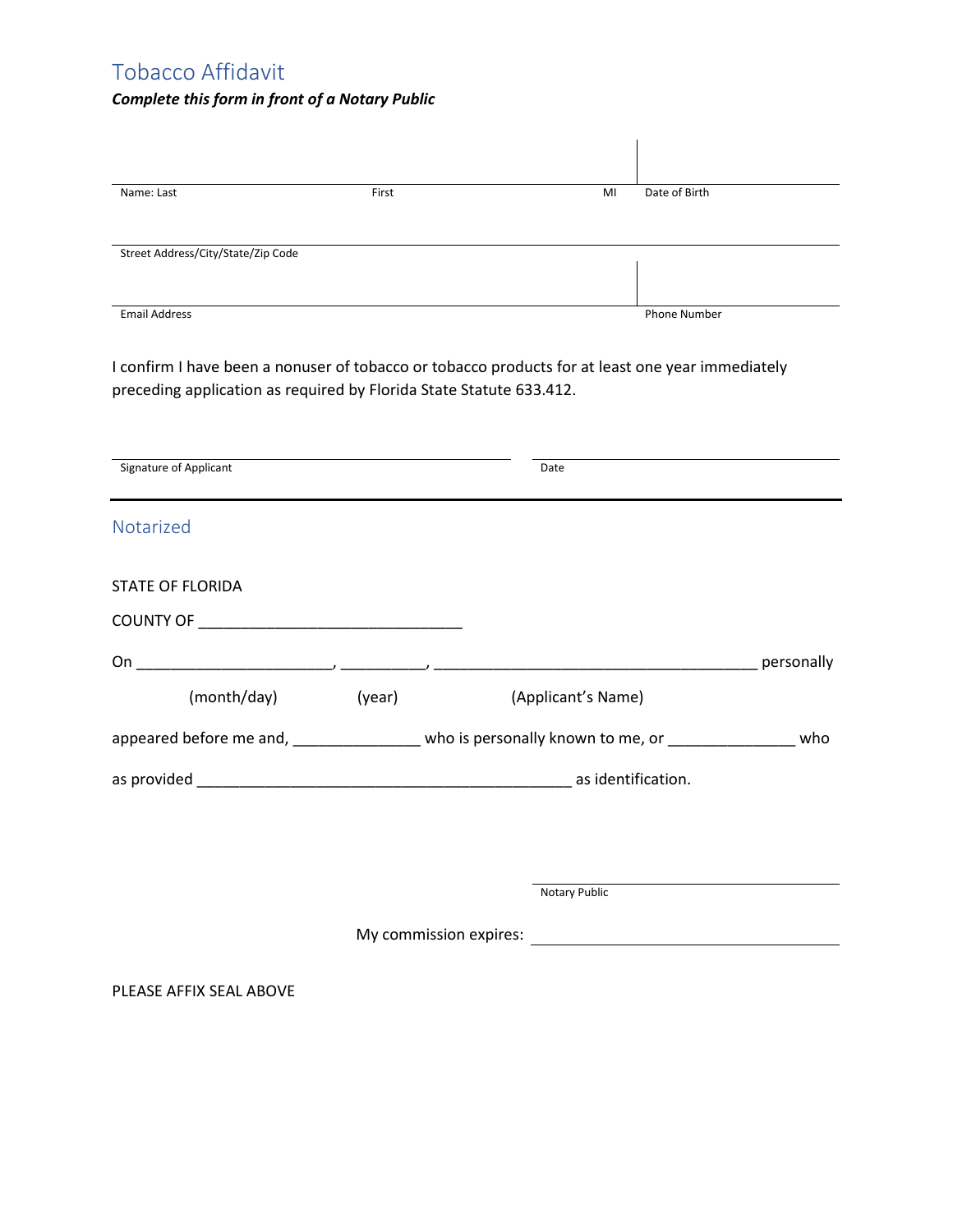# Student Information

#### Student Name

If you have had a legal name change due to adoption, marriage, or any other circumstance, please list the name(s) and **provide documentation** for same:

| <b>Address &amp; Contact Information</b>                                                             |                    |               |                     |
|------------------------------------------------------------------------------------------------------|--------------------|---------------|---------------------|
|                                                                                                      |                    |               |                     |
|                                                                                                      |                    |               |                     |
| Mailing Address: Number and Street                                                                   | City               |               |                     |
|                                                                                                      |                    |               |                     |
| State                                                                                                | Zip Code           |               |                     |
|                                                                                                      |                    |               |                     |
|                                                                                                      |                    |               |                     |
| Telephone: Home                                                                                      | Cell               |               |                     |
|                                                                                                      |                    |               |                     |
|                                                                                                      | DSC <sub>ID#</sub> |               |                     |
| DSC Email - Will be used for all communication during the program.                                   |                    |               |                     |
| <b>Emergency Contact</b>                                                                             |                    |               |                     |
|                                                                                                      |                    |               |                     |
| <b>Emergency Contact: Name</b>                                                                       | Relationship       |               | <b>Phone Number</b> |
| Have you ever (check all that apply):                                                                |                    |               |                     |
| Been arrested for a felony/misdemeanor - juvenile/adult?                                             |                    | $\Box$ Yes    | ∃ No                |
| Had a juvenile/adult record sealed?<br>$\bullet$                                                     |                    | $\Box$ Yes    | $\Box$ No           |
| Had a juvenile/adult record expunged?                                                                |                    | $\square$ Yes | $\Box$ No           |
| Has adjudication withheld on a juvenile/adult charge?                                                |                    | $\square$ Yes | $\Box$ No           |
| For each "yes" answer to the four questions listed above, you must provide a copy of the             |                    |               |                     |
| detention/arrest report(s), the course final disposition(s), and complete a brief narrative below to |                    |               |                     |
| include offense, date of arrest, location of arrest, and outcome for each.                           |                    |               |                     |
|                                                                                                      |                    |               |                     |

## Signature

Signature of Applicant Date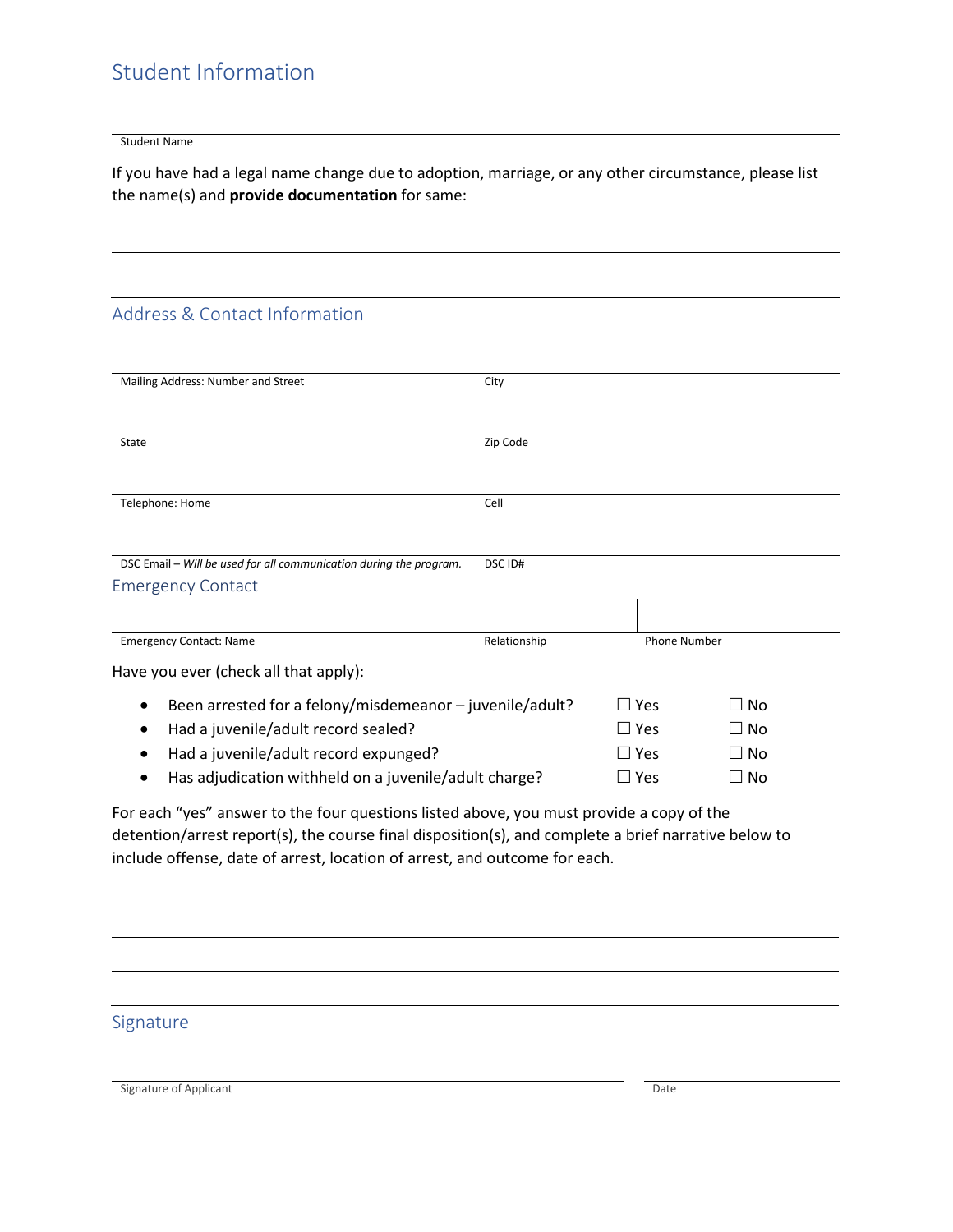

| Name: Last             | First | MI | Student SS#         |  |
|------------------------|-------|----|---------------------|--|
|                        |       |    |                     |  |
|                        |       |    |                     |  |
| <b>Training Center</b> |       |    |                     |  |
|                        |       |    |                     |  |
|                        |       |    |                     |  |
| <b>Email Address</b>   |       |    | <b>Phone Number</b> |  |

 $\mathsf{I}$ 

*For the medical professional conducting the examination:* **The purpose of this examination is to ensure that the physical, physiological, intellectual, and psychological health of the applicant is suitable for the environment and functions of a firefighter as described on page 2. The examination is required by section 633.412, F.S., before an individual starts firefighter training.**

This medical examination must be completed by a physician, surgeon, or physician's assistant licensed to practice in this state pursuant to chapter 458, F.S.; or an osteopathic physician, surgeon, or physician's assistant licensed to practice in this state pursuant to chapter 459, F.S.; or an advanced practice registered nurse licensed to practice in this state pursuant to chapter 464, F.S.

#### **Such examination must include, at a minimum, the following:**

| Dermatological system                 | Neurological system                        |
|---------------------------------------|--------------------------------------------|
| Cardiovascular system                 | Ears, eyes, nose, mouth, throat            |
| Clinical evaluation of 12 lead EKG    | Auditory hearing in the pure tone          |
| Systolic and Diastolic Blood pressure | Far visual acuity corrected or uncorrected |
| Respiratory system                    | Peripheral vision                          |
| Gastrointestinal system               | Genitourinary system                       |
| Endocrine and metabolic systems       | Musculoskeletal system                     |

#### *For the medical professional conducting the examination to complete: (sign in appropriate box)*

#### **Based on the results of this medical evaluation, the applicant:**

| Has no pre-existing or current condition, illness,<br>injury, or deficiencies. The applicant is medically<br>fit to engage in firefighter training. | Has a pre-existing or current condition, illness,<br>injury, or deficiency that presents a safety or<br>health risk in the environment or job functions of<br>a firefighter. The applicant is not medically fit for<br>firefighter training. |
|-----------------------------------------------------------------------------------------------------------------------------------------------------|----------------------------------------------------------------------------------------------------------------------------------------------------------------------------------------------------------------------------------------------|
| Signature:                                                                                                                                          | Signature:                                                                                                                                                                                                                                   |

#### Completion Required (please print)

| Name of Medical Professional Signing Form | Date Signed             |
|-------------------------------------------|-------------------------|
|                                           |                         |
|                                           |                         |
| Office Address                            | Office Telephone Number |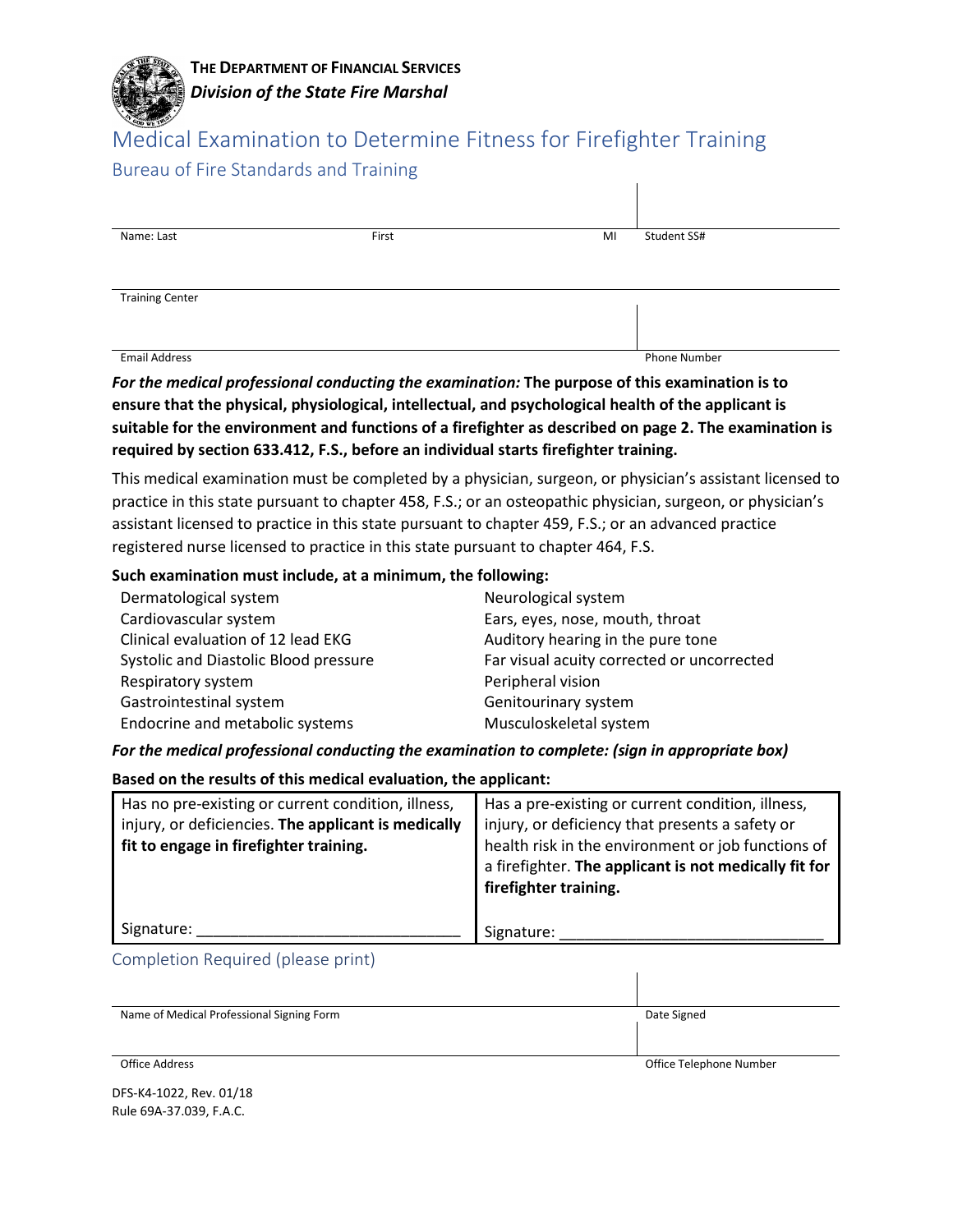# Essential Job Tasks and Descriptions from NFPA 1582, 2018 edition

- 1. Performing firefighting tasks (e.g., hose line operations, extensive crawling, lifting, carrying heavy objects, ventilating roofs or walls using power or hand tools, and forcible entry), rescue operations, and other emergency response actions under stressful conditions while wearing personal protective ensembles and self-contained breathing apparatus (SCBA), including working in extremely hot or cold environments for prolonged time periods. (5.1.1.1)
- 2. Wearing an SCBA, which includes a demand valve–type positive-pressure face piece or HEPA filter masks, which requires the ability to tolerate increased respiratory workloads. (5.1.1.2)
- 3. Exposure to toxic fumes, irritants, particulates, biological (infectious) and nonbiological hazards, and/or heated gases, despite the use of personal protective ensembles and SCBA. (5.1.1.3)
- 4. Climbing six or more flights of stairs while wearing fire protective ensemble weighing at least 50 lbs. or more and carrying equipment/tools weighing an additional 20 to 40 lbs. (5.1.1.4)
- 5. Wearing fire protective ensemble that is encapsulating and insulated and SCBA, which will result in significant fluid loss that frequently progresses to clinical dehydration and can elevate core temperature to levels exceeding 102.2°F (39°C). (5.1.1.5)
- 6. Wearing personal protective ensemble and SCBA, searching, finding, and rescue-dragging or carrying victims ranging from newborns up to adults weighing over 200 lbs. to safety despite hazardous conditions and low visibility. (5.1.1.6)
- 7. Wearing personal protective ensemble and SCBA, advancing water-filled 2 ½ diameter hose lines from fire apparatus to occupancy [approximately 150 ft.], which can involve negotiating multiple flights of stairs, ladders, and other obstacles. (5.1.1.7)
- 8. Wearing personal protective ensemble and SCBA, climbing ladders, operating from heights, walking, or crawling in the dark along narrow and uneven surfaces, and operating in proximity to electrical power lines and/or other hazards. (5.1.1.8)
- 9. Unpredictable emergency requirements for prolonged periods of extreme physical exertion without benefit of warm-up, scheduled rest periods, meals, access to medication(s), or hydration. (5.1.1.9)
- 10. Operating fire apparatus or other vehicles in an emergency mode with emergency lights and sirens. (5.1.1.10)
- 11. Performing critical, time-sensitive, and complex problem solving during physical exertion in stressful, hazardous environments, including hot, dark, tightly enclosed spaces, that is further aggravated by fatigue, flashing lights, sirens, and other distractions. (5.1.1.11)
- 12. Ability to give and comprehend verbal orders while wearing personal protective ensembles and SCBA under conditions of high background noise, poor visibility, and drenching from hose lines and/or fixed protection systems (sprinklers), hear alarm signals, and hear and locate the source of calls for assistance from victims or other firefighters. (5.1.1.12)
- 13. Functioning as an integral component of a team, where sudden incapacitation of a member can result in mission failure or in risk of injury or death to civilians or other team members. (5.1.1.13)

DFS-K4-1022, Rev. 01/18 Rule 69A-37.039, F.A.C.